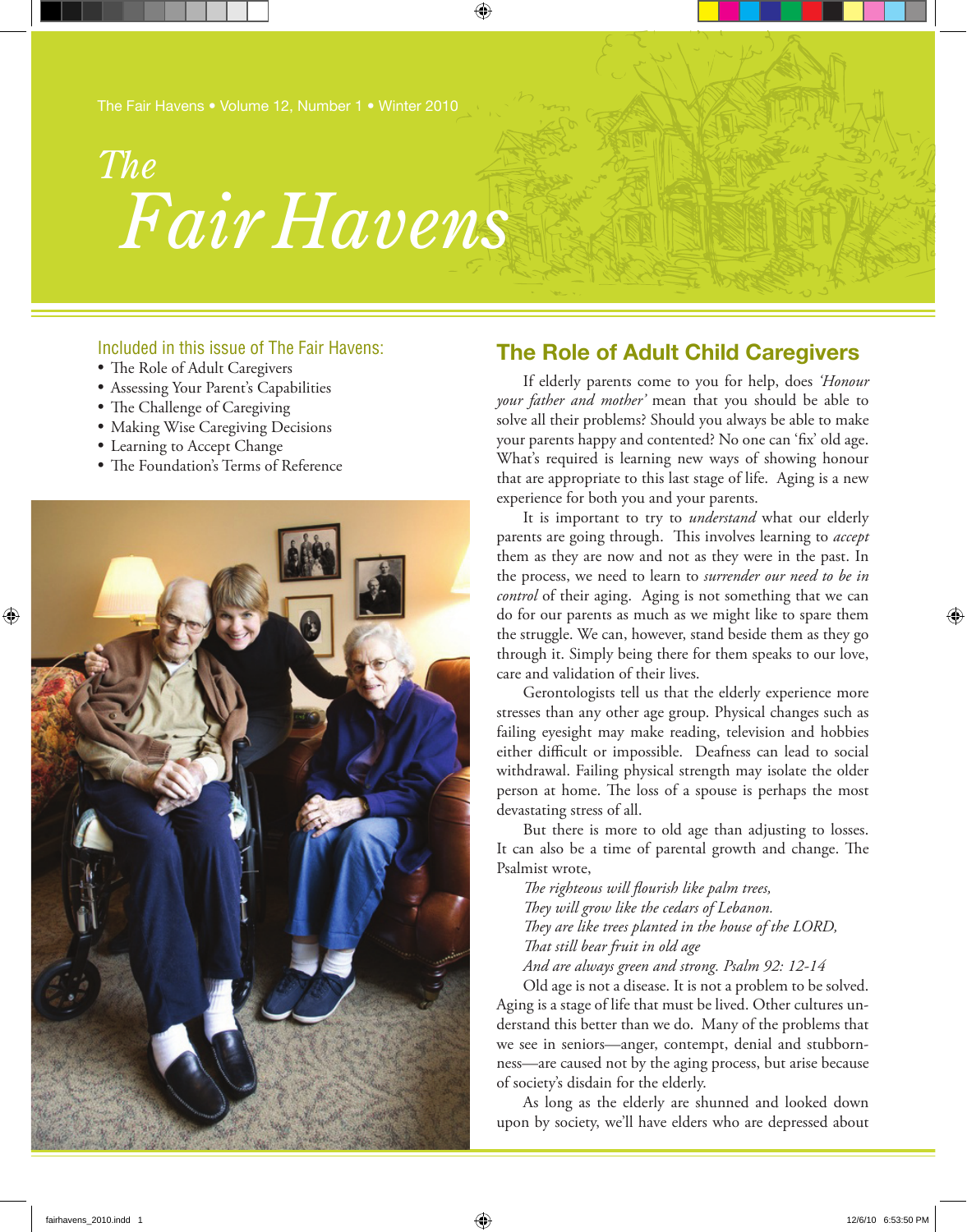being old. If caregivers share society's skewed perception, they too will look at their parents' old age as a problem rather than an opportunity.

As you strive to fulfill your role as caregiver, it is necessary to learn to strike a balance between independence and dependency. Some aged parents won't accept help. There are elders who would rather die—and do—before they'd accept help from their children. Or if they do accept help they feel shamed by it as if they were failures. At the opposite

extreme are parents who want their adult children to take control of their lives becoming dependant upon them for everything. Rather, we ought to seek to develop what is termed 'intergenerational interdependence' where each generation has something to contribute to the other, each taking and receiving in turn. This provides opportunities for children, parents and grandparents to all grow and mature as members of God's family.

# **Assessing Your Parent's Capabilities**

I deally when a parent's failing health or frailty makes<br>some changes necessary, all the family should be in-I deally when a parent's failing health or frailty makes volved in the decision making process. Unless the parent is mentally impaired, he should also participate in the discussion and the final choice should be his.

Practically speaking, it is sometimes difficult to know if a higher level of care is needed. Is the parent exaggerating his symptoms to garner sympathy or attention? Could medical treatment or a piece of equipment turn the situation around so that he could continue to live independently? Is a poor diet, medication or depression contributing to mental confusion or forgetfulness?

No matter how much support you give, your parent will still suffer in ways that you can't do anything about. These emotions include:

**Fear and anxiety—**When your strength is failing, it's hard not to be anxious about what tomorrow will bring. A widow may be afraid to live alone. Living on a small income may make an elderly parent anxious about finances.

**Anger—**If your parent's independence is taken away it's natural for him to be angry. Unfortunately, you may be the only target available. Sometimes the elderly can become paranoid. Their fear, anger and hostility are projected onto others—perhaps accusing others of being out to get them, or stealing their things.

**Jealousy—**It is not unexpected that the elderly may express jealousy at the younger generations who are able to do so much while they may be confined to a nursing home.

**Guilt—**Some elderly feel that their illnesses and frailties are punishments from God. Others may feel guilty because they believe they've become a burden.

**Sadness and depression—**These are normal reactions to loss. A grieving period must be experienced, but if depression lasts for a year or more after the death of a spouse, the grief may have triggered a deeper depression that may need to be treated medically.

**Loneliness—**Like other emotions, it may present in the form of physical symptoms. Many of your parent's negative emotions will not be communicated openly. One of the skills as a caregiver is to learn how to decode these hidden messages.

By learning to accept our elderly parents as they are now—and not wishing that they were different—can have a tremendous healing effect on our relationship with them. The natural reaction of caregivers is to try to talk their parents out of their feelings. But arguing with feelings never works. Your parents' feelings are seldom under rational control. However, they may dissipate if you support them while they struggle through.

Recall when Naomi had lost her husband and her two sons. She was angry and bitter. "Don't call me Naomi [pleasant]," she said. "Call me Marah [bitter], because Almighty God has made my life bitter. When I left here, I had plenty, but the LORD has brought me back without a thing. Why call me Naomi when the LORD Almighty has condemned me and sent me trouble?" (Ruth 1:20-21)

Although Naomi was certainly troubled and distraught at her immediate circumstances, she came to realize that God had not abandoned her, but rather blessed her with a compassionate caregiver in Ruth her daughter-in-law and with a hope beyond the frailties of this mortal life.

⊕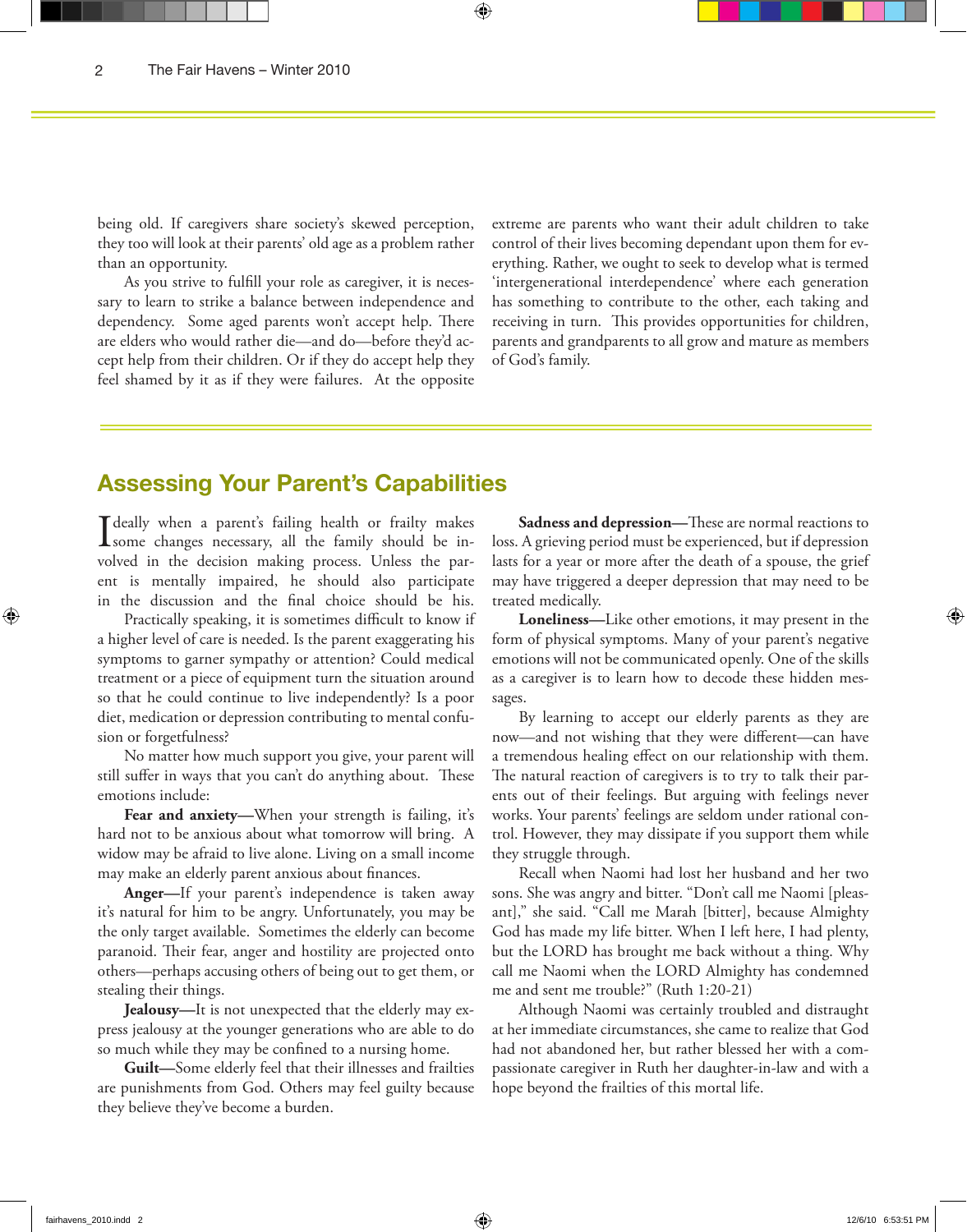# **The Challenge of Caregiving**

One of the principal problems that caregivers face is wanting to provide all that is needed for their elderly parents but realizing that they have only limited resources. Every caregiver at some time faces limits on their time, finances, patience, acceptance, knowledge, and support from others in their caregiving role.

In a US study, the researcher reported that over a quarter of the adult child caregivers in the sample were emotionally exhausted as a direct consequence of their caregiving activities. In addition 30% reported being physically worn-out by caregiving. And 75% claimed to suffer from significant negative feelings toward their aging parent. The evidence would suggest that caregiving to the elderly can certainly be stressful.

To successfully deal with these challenges, the adult child caregiver needs to be knowledgeable about her role and receive the support of others to fulfill it.

Caregivers need guidance to give the best care possible to their aging parents. Learning how to enhance this relationship with elderly parents in turn enables the caregiver to retain her own integrity and her own sense of self, while not becoming engulfed by the very care she's attempting to provide. An appreciation of the five key factors below will equip you to build upon and strengthen the relationship with your aging parents.

### **1. Caregivers need to develop an understanding of the needs of their aging parents as well as their own needs.**

This encompasses an appreciation of both emotional and physical needs. It is particularly important to recognize the role of loss in the lives of the elderly as well as their common emotional reactions to loss. Furthermore, caregivers must realize that seniors need to make adjustments to deal with these losses, and they should be encouraged to do so.

## **2. Caregivers must learn to develop and nurture healthy relationships with their aging parents.**

Such a relationship is essential for effective caregiving. It encompasses genuineness, love and a positive regard for the elderly. This mirrors the love and care God has for us through the redeeming work of His Son.

## **3. Caregivers need to learn how to break down barriers that may exist between the aging parent and the adult child.**

Examining our attitudes about aging can be a useful exercise because our own preconceived ideas about aging may not be accurate. Perpetuating negative stereotypes about aging is called ageism. When the caregiver is able to dispense

with these 'hang ups', barriers in the relationship with the aging parent are often removed.

## **4. Caregivers must encourage positive communication between themselves and their aging parents.**

By practicing active listening skills—listening to the meaning behind their parents' words and offering empathetic feedback, true communication is enhanced. Communicating empathy however requires skill to reflect both content and feelings.

**5. Sharing the love and the redeeming message of Christ's sacrifice helps aging parents and caregivers maintain a positive and meaningful attitude about themselves.**

As brethren in Christ we can take solace in the one who is the Resurrection and the Life. Knowing the five stages associated with death—denial, anger, bargaining, depression and acceptance—helps both caregivers and parents deal with death and grief. A hospice can provide support if the need arises.

#### **Support**

⊕

In addition to the factors above, caregivers need to realize that they are not alone and that others care about them in their caregiving role. A support group can be vitally important in sustaining the caregiver. Such a group provides a forum for sharing experiences with others. Because of similar circumstances, participants seem to implicitly understand the struggles and challenges of compassionate caregiving. A support group can offer mutual support in distinct ways.

## **1. The support group provides empathetic identification.**

There is real value in participants recognizing themselves in the accounts of other caregivers. There can be immediate bonding amongst those in similar circumstances. Participants not only share themselves, but the problems they've encountered and how they tackled them with God's help. Support groups can also assist in times of crisis. Some may enter a support group and not really know why they are there. What they do feel is a disturbing inner turmoil and they may not realize that they still have options.

#### **2. Support groups provide practical education.**

Information that is timely and practical can be readily shared amongst the participants. Who got help at what place? What home health agency provides the best service? What hospital or doctor specializes in geriatric care?

**3. Support groups increase the caregivers' confidence**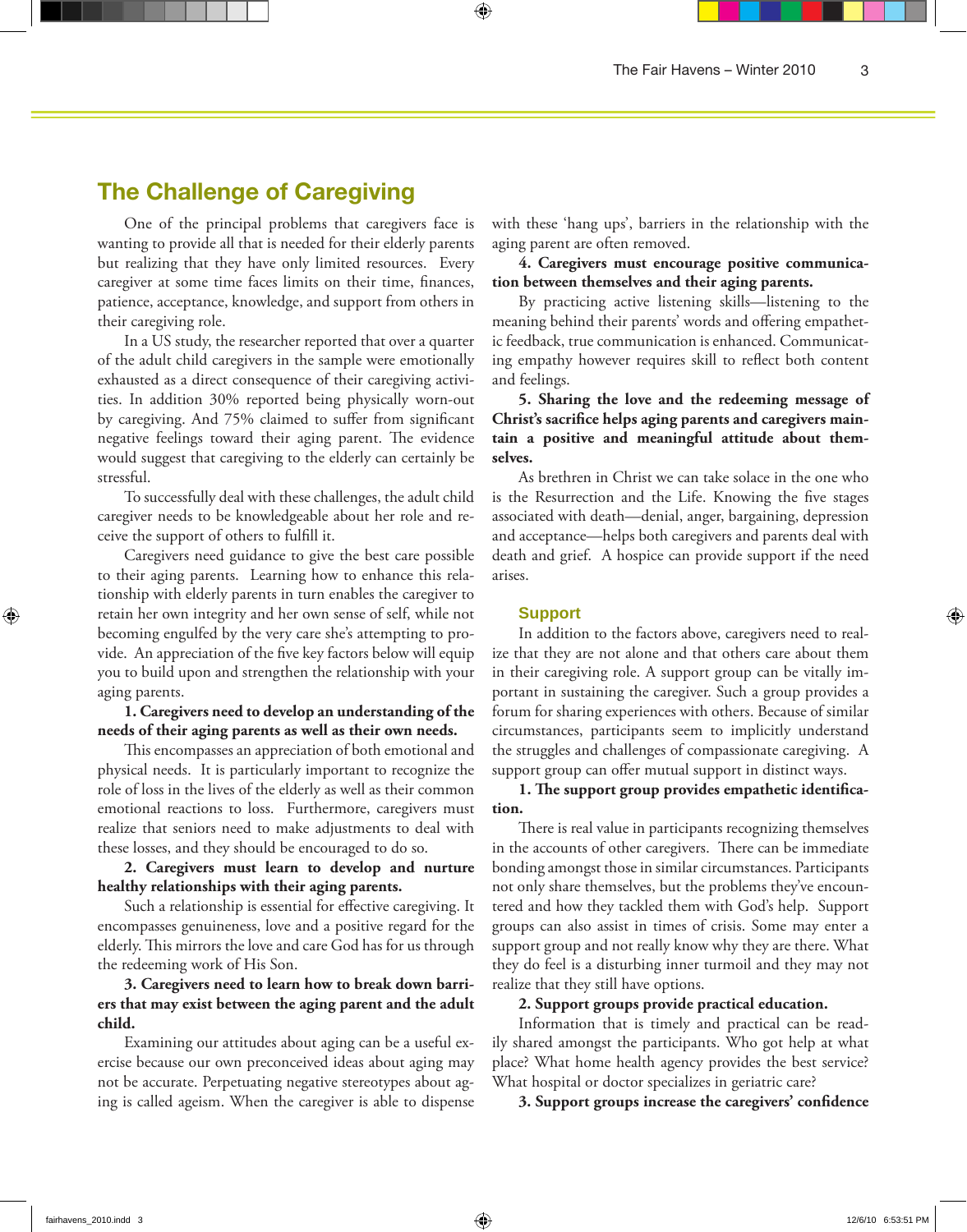#### **in their own God-given abilities.**

Participants help each other guard against overwork. They assist one another in developing coping skills. They also encourage each other to draw boundaries between their own lives and that of their parents. Caregivers must realistically identify what they can and cannot do.

⊕

**4. Support groups help caregivers grow in self-affirmation.** 

It is easy to become embroiled in the demands of caregiving. Sometimes it is hard for caregivers to know what is a normal and acceptable response and what is 'out of line'. Support group members can help one another by affirming caregiving activities and behaviours that are healthy and gently dissuading members from actions that will eventually become destructive or incapacitating.

Together, both guidance in strengthening relationships and peer support provide caregivers a safety net of protection

against harming themselves or their aging parents. Both elements provide the tools needed to meet the rigors of caregiving and safeguard against the stresses that can lead to physical or emotional overload. They are the prerequisites for caregivers who want to prevent themselves from slipping into a state of uncertainty that could eventually make them incapable of competent caregiving.

Even more than depending on one another, we can depend on the loving care of the Father and Son. They are aware of the struggles that face adult child caregivers. Like our Lord we too can aspire to his high standard. As we recall Jesus' words on the cross to Mary regarding John, *"Woman, behold they son"* we are reminded that in his own dying agony he made sure his mother was cared for. Similarly, like the Apostle Paul, we too can affirm, *'I can do everything through Him who gives me strength'* (Phil. 4:13).

# **Making Wise Caregiving Decisions**

When making caregiving decisions it is essential to face the reality of the current situation, rather than basing decisions on illusion or an idealized wish of what should be. When the truth is recognized, decisions can be appropriate and this in turn brings peace of mind.

Failure to objectively evaluate the situation can result in caregivers saying 'yes' when they'd rather say 'no'. But saying 'no' serves to demarcate boundaries. It sets the limits of behaviour in different situations. By failing to set limits, adult children may be subject to the whims of their aging parents. The one clear message that this leaves with the aging parent is that their own children aren't supposed to be rational in their dealings with them. This leaves both the adult child and the parent floundering and the relationship out of control.

Adult children can also over commit. They may place the needs and wants of their aging parents above their own. If there is a failure to evaluate the parental request objectively- -whether it is necessary or beneficial for their parent—the adult child caregiver may seek to fulfill the parent's wishes irrespective of how illogical or unnecessary the wish may be. Not only may this be detrimental to the health and welfare of the parent, but seeking to fulfill every wish can lead adult children to neglect responsibilities to themselves and their families.

Because there may be so little analysis and organization to their decision-making, adult children may seek to impose control over situations where control may not be necessary or even possible. In an effort to 'take charge' they try to assume control over all of their parent's life—up to the point of employing 'heroics' to attempt to control the aging process. By compulsively doing more and more, making promises of care and personal presence, adult children can begin to feel used, overwhelmed and confused. However, when it becomes apparent that all their efforts are not making things better, they try to do even more, not less. It is not possible, though, to alter the course of human aging and sooner or later when reality sets in the caregiver becomes disillusioned.

Whether in trying to impose their own wills on aging parents, or suspending their own decision-making powers in deference to the wants and needs of the parent, adult child caregivers can become confused and frustrated when the desired result is not achieved. Some adult children will completely pull away and 'throw in the towel' thinking that their attempts to help make no difference. Consequently, they may simply ignore their aging parents. Others may succumb to feelings of hopelessness. Neither of these approaches is healthy or beneficial for either party.

If adult children make poor choices they can be saddled

fairhavens\_2010.indd 4 12/6/10 6:53:51 PM

⊕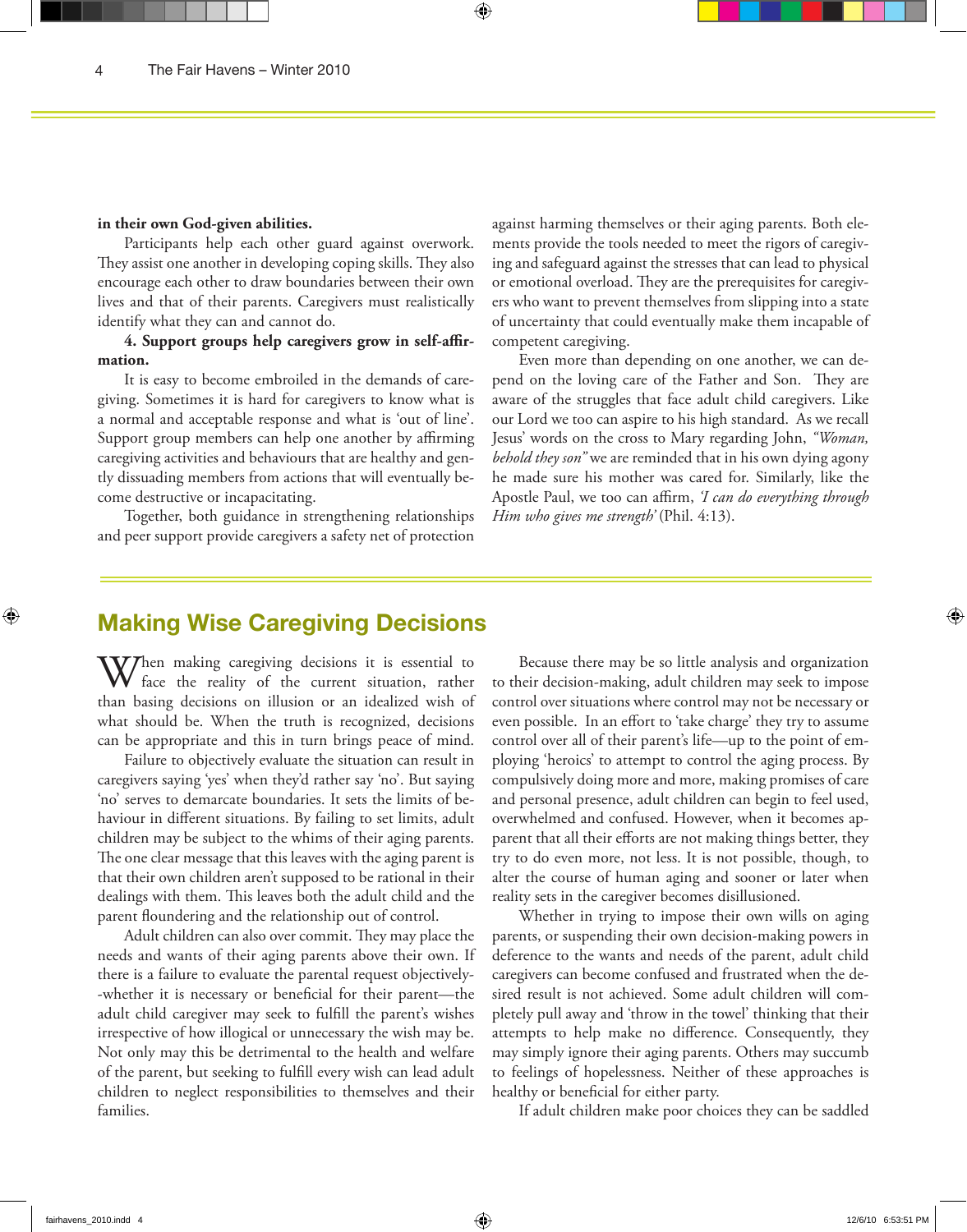

with feelings of hopelessness—believing that they've forfeited everything to their aging parents and now have no options. Caregivers can become depressed or angry even to the point of lashing out in elder abuse. Once adult children feel they have no options, a sense of resignation can set in causing their caregiving to become emotionally detached. Though they go through the motions, they have really given up.

Giving up is not to be confused with abandonment. Giving up can be much more subtle. Giving up is when caregivers cease to call their aging parents, when they don't seek care for their parent's depression as quickly as they might, when conversations with parents become recitations of what they need to do, rather than exchanging ideas and feelings. Many adult children focus on the physical needs—food, clothing and shelter. But they quit trying when they realize that although all the physical needs have been met, things don't improve. It may not occur to them that the real test of a caregiver is the quality and depth of the relationship between child and parent.

If the caregiving relationship is in a downward spiral, adult child caregivers can judge themselves as failures. They perceive themselves as 'bad people' because of their sense of guilt and turmoil. Caregivers can come to undervalue themselves, their worthiness and their ability to be loved. This insecurity can follow them around as they see themselves as ineffective, uncaring or inadequate. Furthermore, adult child caregivers' faith and hope in God can be shaken as a consequence of their caregiving role. It is not that they abandon the ecclesia but rather their relationship with God becomes clouded and they lose their way. Drifting, they become more vulnerable to the emotional storms of life.

#### **Acceptance**

In a study of adult child caregivers, acceptance was identified as their number one need. There needs to be an acceptance of an elderly parent—his decisions, his feelings, his history and his deficits. The caregiving adult child must come to accept the reality of aging, its consequences on both the caregiver and elder, and the caregiver's powerlessness to alter the aging process. By acknowledging your inherent powerlessness to change your aging parent—to stop trying to control the situation—you will find a sense of peace that will displace the negative emotions that previously held sway.

Forgiveness is the path to peace. Past grudges, feuds and interpersonal tension all need to be forgiven if relationships are to be transformed. Oft times we can be more unforgiving of our selves even after God has forgiven us.

Actively seek ways to make your caregiving relationship better. Be open to exploring different options and viewing your caregiving role through 'new eyes'. Rather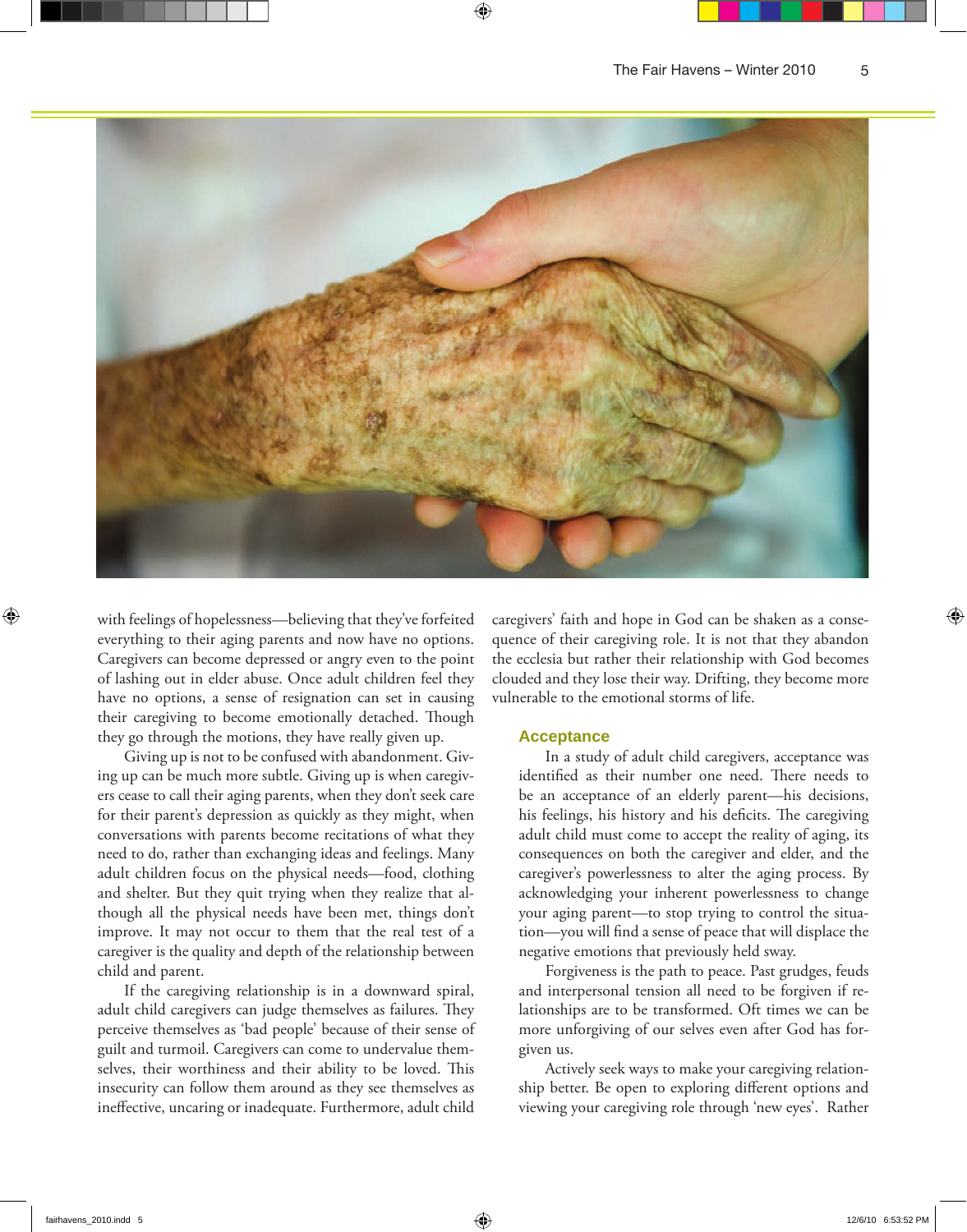than continuing to repeat the same mistakes and hoping for a different outcome, try to perceive the reality of the situation more clearly and accurately. Be flexible and willing to yield. Be willing to embrace creative acceptance.

Creative acceptance involves living in the present, seeking what is inherently positive. Such an attitude of mind frees you from the fear that you are somehow losing something because of your caregiving role. When you perceive caregiving as a loss, it brings with it resistance and turmoil. But if this role is seen as a learning process, it provides a path that will lead to growth and maturity, and a Christ like mind.

Establishing a quality caring relationship with your aging parent is one of the most important tasks you will undertake. It is characterized by 'being with' rather than physically 'doing for'. It involves a willingness to support your parent rather than constantly attempting to find 'solutions'. There are no solutions to aging. Focus on what you're doing right rather than what may have gone wrong.

Paradoxically, the best way to gain control is to give up the notion that control is possible and simply 'let go'. We must be conscious that what is happening is governed by God and this is all ultimately for our good. Blaming your parent, or by extension, blaming God ultimately results in fear, but implicit trust in Him yields peace and confidence. This becomes an act of faith. And as an adult caregiver's role becomes one of acceptance and disengagement, emphasis can be placed on developing a loving and close relationship.

#### **Let go…and let God**

You may have heard the counsel to 'let it go'. And it is easy to confuse 'letting go' with not caring but the two are quite distinct. Below is a list of 'letting go' ideas gleaned from the World Federation on Alcohol Abuse. These same principles are applicable to adult child caregivers in need of guidance in decision-making.

- To let go does not mean to stop caring. It means I can't do it for someone else.
- To let go is not to cut myself off. It's the realization that I can't control another.
- To let go is not to try to change or blame another. It's to make the most of myself.
- To let go is not to fix. It's to be supportive.
- To let go is not to be in the middle arranging all the outcomes. It is to allow others to affect their destinies.
- To let go is not to be protective. It's to permit another to face reality.
- To let go is not to criticize and regulate anyone. It is to become what one aspires to.
- To let go is to fear less and love more.

Adult caregivers do not control their parents' destiny. God is in control. He and His Son care for both you and your aging parents. Many adult children find it hard to let go, not because they seek power over their parents, but because they truly believe that theirs is the best way. Because they believe their own solution is preferable, they try to impose it upon their aging parents—usually with disappointing results. Our parents will age according to God's plan and we need to be receptive to His will.

#### **Caregivers' Top Ten List of Essential Virtues**

- 1. Acceptance—a nonjudgmental attitude of mind
- 2. Strength—the capacity for exertion and endurance
- 3. Peace—a state of tranquility and quiet
- 4. Patience—bearing pains or trials calmly without complaint
- 5. Hope—an expectation of fulfillment or success
- 6. Self-control—restraint exercised over one's own impulses or desires
- 7. Joy—a state of happiness
- 8. Harmony—internal calm
- 9. Gentleness—mildness of disposition
- 10. Love—unselfish loyal and benevolent concern for the good of another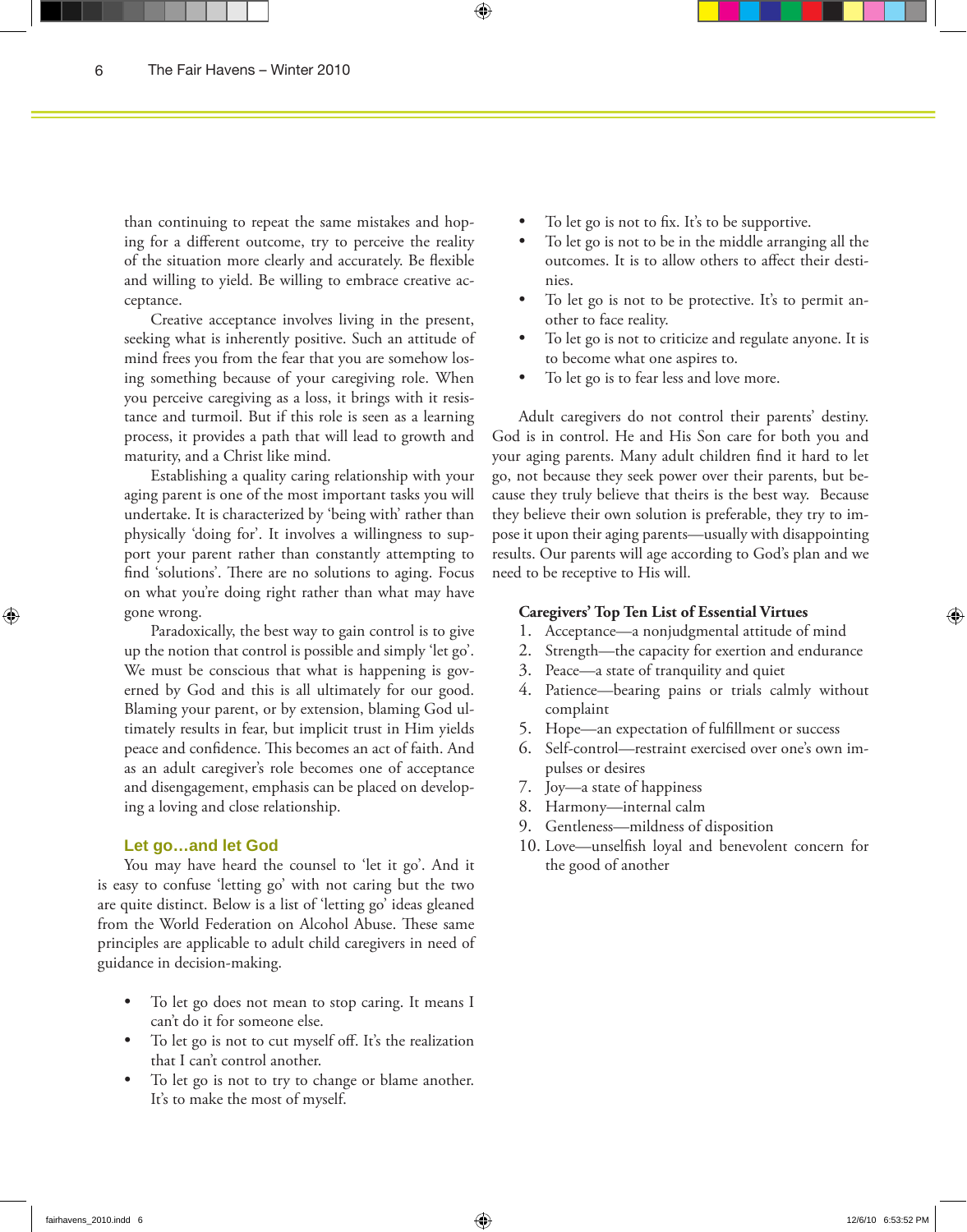# **Looking Ahead**

 $\bf V$ Then it comes to aging, the 'sandwich generation' is usually in a much different position than their parents. The older generation didn't know that they'd live so long; ours does. They could be excused for not planning for old age. We have no excuse. Should our Lord soon return, such plans would be unnecessary, but that does not mean we should not be prepared.

Upon retirement, our life's journey enters its final phase—a period that could last twenty or thirty years, or up to one third of your life. What will you do with this gift of time?



Solomon wrote, *"The road the righteous travel is like the sunrise, getting brighter and brighter until the daylight has come".* (Prov. 4:18) It may have been that we began caregiving as a duty simply because of our circumstances. But such an opportunity can change our perspectives. We are no longer the same person. Following are candid responses to the question, 'How has caregiving changed your perspective?'

*\*I want to be the very best old person I can be so I can be a role model for my children and the younger people around me.* Prior to caregiving, many people hadn't given a thought as to what sort of an older person they would become.

*\*I've learned to be a more compassionate person.* Caregiving has imparted to many a deeper compassion for those who suffer, particularly the elderly. As they support suffering parents and are willing to suffer with them, adult believers can be transformed by the experience. The Apostle Paul wrote, *'Suffering produces endurance, and endurance produces character, and character produces hope, and hope does not disappoint us'*( Rom. 5:3-5).

*\*I've lost some of my smug self-righteousness. I used to think that anyone who put a parent in a nursing home was awful! When I had to do it myself, I stopped being so judgmental.*

*\* I've learned to take one day at a time. You simply can't prepare for every eventuality, and you can't predict what is going to happen.* Caregiving serves to strip away our pride and dependence on self. Acceptance and confidence only come with reliance on God.

*\* I've learned acceptance and to let go of the little things that aren't really that important. I've learned that in spite of everything, life is good!*

*\*I've learned that I'd better become a more loving person so that others will want to be around me when I'm old.* Seniors don't become models of love as a natural part of the aging process. Experts say that as you age, you become whatever you were before, only more so. All of your life you build the self that will become old. If we allow God to be the Builder, His work will continue to make us more loving like His Son.

*\*I've learned that I must take responsibility for my own health and well being, that it's not selfish to take care of myself.* When caregivers see what taking care of a sick, elderly person can do to the family dynamic, they begin to realize that taking care of themselves is the kindest thing they can do for others. If we can avoid becoming a physical burden, then we should do so.